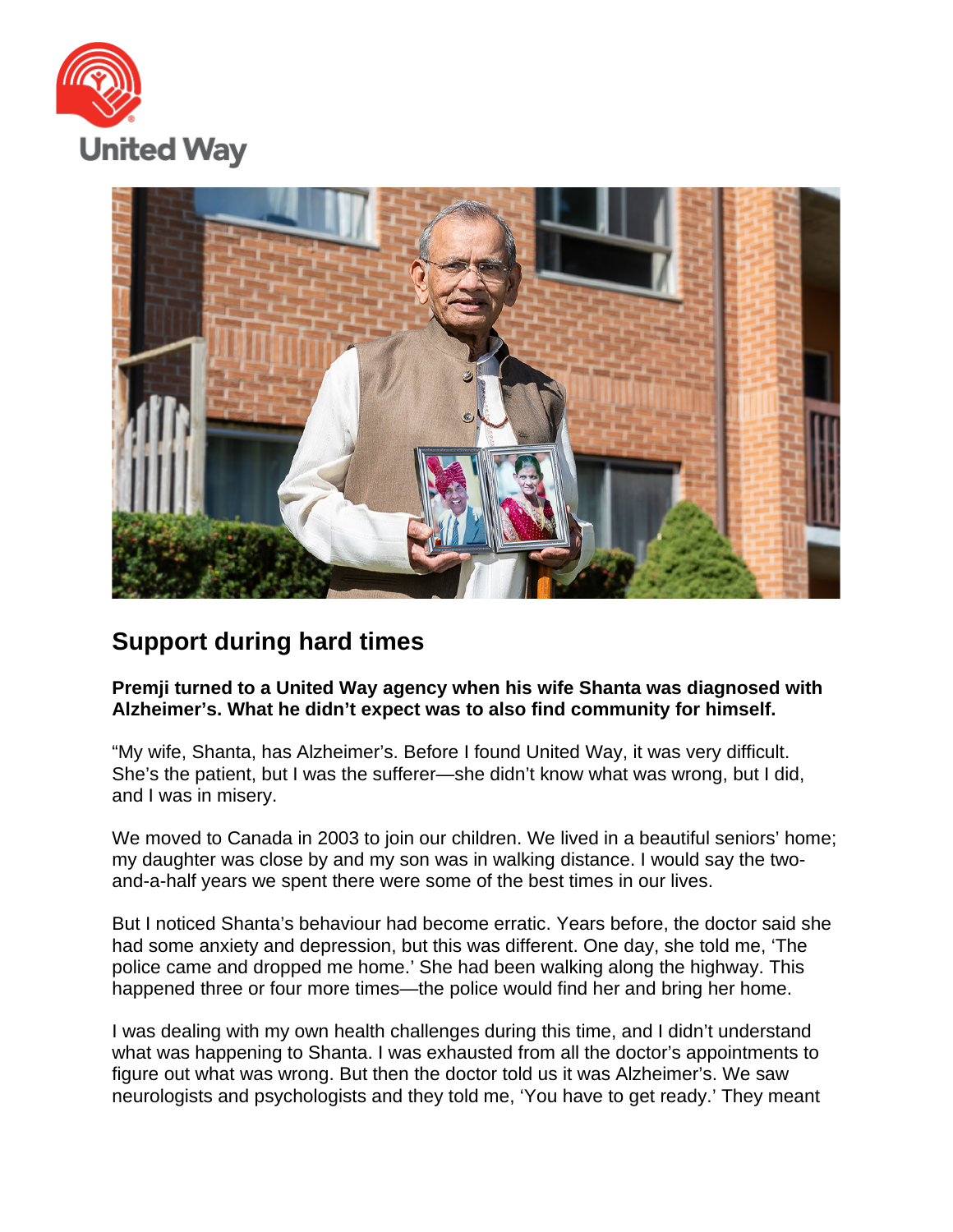

that I was now a caregiver and I had to be prepared for what was coming. They strongly recommended that we find some support.

I gathered my strength and started looking for an adult day services program. Thanks to United Way, I found one to help treat Shanta. She started going two days a week, but soon she went six days a week. What I didn't expect was that it would also help me. I became a member of the senior wellness group at the United Way agency that ran her program. I got good contacts, and I went to classes. And when I felt overwhelmed, they helped me.

The agency helped me understand how to help her, and how to be a caregiver. They even gave me a 'Hero at Home' certificate. That was my recognition, and I was very happy. Eventually though, it became too much for me to handle. We had to find a nursing home for her. That was hard, too, because we have been married for 55 years and now, we were to be separated.

But the agency helped us find a nursing home, and even housing for me. I told them I just wanted to be close to her. Within a week, they found me an apartment in the same area. In fact, it was just adjacent to the nursing home. Really, they were doing so much for me.

But then, Corona. My wife was scared. I was scared. My son decided Shanta would stay with him during the pandemic. As for me, I am still meeting with the senior wellness group. But now we are online. We connect on a daily basis, and on Wednesdays, we meet on Zoom.

Before, I was looking for ways to help my wife. But it is God's design that I landed with these people, too, because I also found connection and culture. The impact on my life has been very significant. Thanks to United Way, Shanta and I have had five good years—and we are looking forward to more."

## **A personal revelation led to a commitment to giving back**

## **Sumant didn't always feel invested in giving back, but the tenth anniversary of 9/11 shifted his thinking.**

"I've never been more committed to supporting United Way as I am right now.

I started my career in New York. I'd gone to grad school in the States—my degree was in public policy and international affairs—and after I graduated, I got a job working for the city government there. My building was a block away from the Twin Towers. I was there on 9/11.